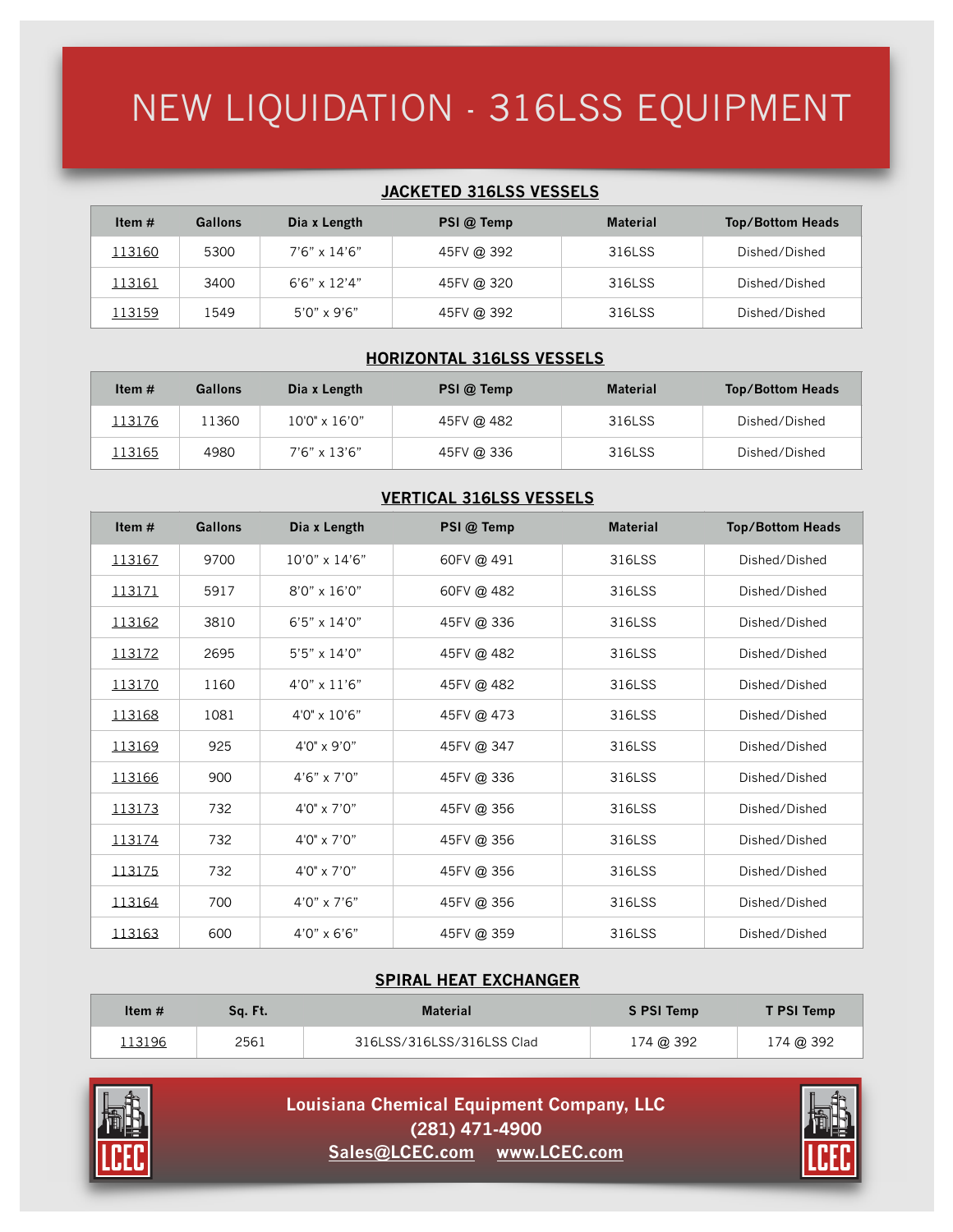## NEW LIQUIDATION - 316LSS EQUIPMENT

### **SHELL AND TUBE HEAT EXCHANGERS**

| Item $#$ | Sq. Ft. | <b>Material</b>      | <b>S PSI Temp</b> | <b>T PSI Temp</b> |
|----------|---------|----------------------|-------------------|-------------------|
| 113184   | 51      | 304LSS/316LSS/316LSS | 75FV @ 338        | 54FV@338          |
| 113193   | 54      | 316LSS/316LSS/316LSS | 45FV @ 450        | 150FV @ 450       |
| 113183   | 58      | 304LSS/316LSS/316LSS | 150FV @ 338       | 58FV @ 338        |
| 113182   | 77      | 304LSS/316LSS/316LSS | 150FV @ 338       | 54FV@338          |
| 113181   | 86      | 304LSS/316LSS/316LSS | 150FV @ 356       | 54FV @ 356        |
| 113185   | 80      | 304LSS/316LSS/316LSS | 75FV @ 392        | 45FV @ 392        |
| 113177   | 99      | 304LSS/316LSS/316LSS | 100FV@ 167        | 150FV@ 167        |
| 113191   | 104     | 316LSS/316LSS/316LSS | 150FV @ 482       | 50FV @ 482        |
| 113189   | 110     | 304LSS/316LSS/316LSS | 75FV @ 482        | 45FV @ 482        |
| 113190   | 171     | 304LSS/316LSS/316LSS | 150FV @ 500       | 75FV @ 500        |
| 113178   | 197     | 304LSS/316LSS/316SS  | 150FV @ 320       | 54FV@320          |
| 113179   | 197     | 304LSS/316LSS/316LSS | 150FV@320         | 54FV @ 320        |
| 113180   | 197     | 304LSS/316LSS/316LSS | 150FV @ 320       | 54FV@320          |
| 113188   | 223     | 304LSS/316LSS/316LSS | 75FV @ 482        | 45FV @ 482        |
| 113192   | 275     | 316LSS/316LSS/316LSS | 45FV @ 360        | 150FV@360         |
| 113186   | 326     | 304LSS/316LSS/316LSS | 150FV @ 392       | 45FV @ 392        |
| 113195   | 364     | CS/316LSS/316LSS     | 105 @ 572         | 105 @ 572         |
| 113187   | 380     | 316LSS/316LSS/316LSS | 75FV @ 392        | 45FV @ 392        |





 **(281) 471-4900 Louisiana Chemical Equipment Company, LLC [Sales@LCEC.com](mailto:sales@lcec.com?subject=) [www.LCEC.com](http://www.lcec.com)**